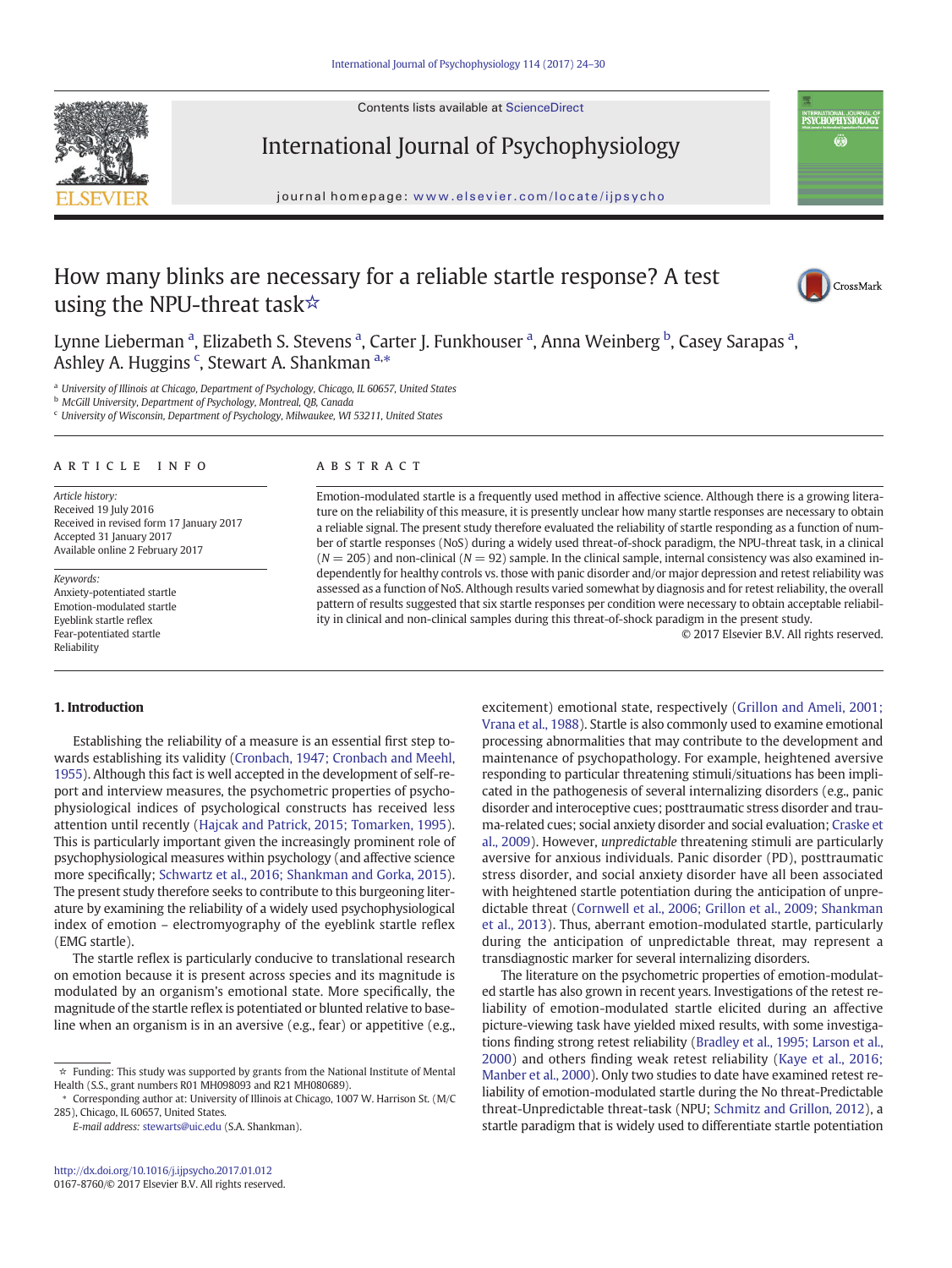to predictable threat (i.e., fear-potentiated startle) and unpredictable threat (i.e., anxiety potentiated startle). Both studies reported retest correlations above 0.69 for anxiety-potentiated startle and fear-potentiated startle [\(Kaye et al., 2016; Shankman et al., 2013\)](#page-6-0). [Kaye et al. \(2016\)](#page-6-0) reported acceptable internal consistency (i.e., Cronbach's alphas  $> 0.70$ [\[Nunnally, 1978](#page-6-0)]) for anxiety-potentiated startle and fear-potentiated startle during the NPU-threat task.

Despite growing focus in the field of psychology on exploring the reliability of emotion-modulated startle, there are several major gaps in the extant literature on the psychometric properties of this psychophysiological measure. For example, it is presently unknown how many startle responses are necessary to obtain a reliable index of startle potentiation scores during emotion-modulated startle paradigms. It is also presently unknown whether the number of startle responses (NoS) necessary for reliable condition averages (which are used to calculate startle potentiation scores) and potentiation scores differs for those with internalizing psychopathology relative to those without. This is a particularly important question to address given the abovementioned association between internalizing psychopathology and aberrant emotion-modulated startle.

Condition averages and potentiation scores calculated from a sufficient NoS should demonstrate acceptable internal consistency and strong retest reliability. Determining the minimum number of startle responses (NoS) necessary for reliable condition averages and potentiation scores would be highly beneficial for the design of future experimental protocols (at least with the NPU startle paradigm), which should be as brief as possible to reduce participant burden and the potential impact of startle habituation on task effects [\(Blumenthal](#page-6-0) [et al., 2005](#page-6-0)). An empirically determined minimum NoS could also help experimenters determine when a participant has too few usable startle responses to be included in data analyses. This is critical given that certain trials may be excluded for some participants due to artifacts (e.g., excessive participant movement just before or after the presentation of a startle probe) and non-responses (i.e., failure to exhibit a discernable startle response) and some participants may withdraw from the study prior to study completion.

Several studies have examined the reliability of event-related potentials as a function of number of trials (e.g., [Foti et al., 2013; Moran et al.,](#page-6-0) [2013; Meyer et al., 2013\)](#page-6-0). However, only one study to our knowledge has examined this question with respect to EMG startle data. Our laboratory recently investigated the NoS necessary for adequate internal consistency (i.e., degree of interrelatedness or stability; [Tavakol and](#page-6-0) [Dennick, 2011](#page-6-0)) of average startle magnitude during each condition of the NPU-threat task (i.e., condition averages) in a non-clinical sample. Startle magnitude exhibited excellent internal consistency (Cronbach's alpha  $> 0.80$ ) for all NPU conditions with as few as three responses [\(Nelson et al., 2015](#page-6-0)). The present study will replicate our previous investigation by examining the internal consistency of condition averages during NPU as a function of NoS across two additional samples, one clinical and one non-clinical. We will also extend our previous investigation by examining; (a) the internal consistency of potentiation scores (i.e., fear-potentiated startle and anxiety potentiated startle) as a function of NoS; and (b) whether the NoS necessary for adequate consistency of condition averages and potentiation scores differs for those with an anxiety and/or depressive disorder. Lastly, we will conduct exploratory analyses to assess the NoS necessary for significant retest reliability of condition averages and potentiation scores in a subset of participants.

# 2. Methods

# 2.1. Participants

Data from the present study was collected as part of two investigations on emotional and cognitive processes. Details of the two studies are provided elsewhere (see [Sarapas et al., 2017; Shankman et al.,](#page-6-0) [2013\)](#page-6-0). In brief, Study 1 ( $n = 92$ ) was a non-clinical sample of undergraduates. Study 2 ( $n = 205$ ) was a clinical sample recruited from the community to be in one of four groups: (1) no history of Axis I psychopathology (i.e., healthy controls;  $n = 82$ ), (2) current major depressive disorder (MDD) and no lifetime history of any anxiety disorder (i.e., MDD-only group;  $n = 37$ ), (3) current PD and no lifetime history of MDD (i.e., PD-only group;  $n = 28$ ), (4) current PD and MDD (i.e., comorbid PD and MDD group;  $n = 58$ ). Diagnoses were made via the Structured Clinical Interview for DSM-IV (SCID; [First et al., 1996\)](#page-6-0).

Exclusion criteria for both studies were a history of head trauma, left-handedness, and English fluency. Participants in Study 2 were additionally required to have no lifetime history of a psychotic disorder, bipolar disorder, or dementia. Participant demographics can be found in Table 1, along with clinical characteristics, such as self-reported anxiety and depressive symptomology.

### 2.2. Procedure and NPU-threat task

The full procedure for Studies 1 and 2 has been reported elsewhere [\(Sarapas et al., 2017; Shankman et al., 2013](#page-6-0)). In brief, after informed consent all participants completed the NPU threat-task. For Study 2, 34 participants returned to the laboratory 5–17 ( $M = 9.46$ , SD = 3.71) days after their initial visit to complete NPU a second time. Of these 34 individuals, 7 had MDD-only, 5 had PD-only, 10 had comorbid PD and MDD, and 12 were healthy controls. All procedures were approved by the local Institutional Review Board.

The NPU-threat task was designed to assess responses to predictable and unpredictable threats [\(Schmitz and Grillon, 2012\)](#page-6-0). In brief, prior to the task, shock electrodes were placed on participants' left wrist and a shock work-up procedure was completed to identify the level of shock intensity each participant described as "highly annoying but not painful" (between 1 and 5 mA). Participants also completed a 2-min startle habituation task prior to the task to reduce early, exaggerated startle potentiation.

The NPU-threat task included three within-subjects conditions - no shock (N), predictable shock (P), and unpredictable shock (U). Text at the bottom of the computer monitor informed participants of the current threat condition and each condition lasted for 90 s. In Study 1, a 6-s countdown was displayed five times within each condition, and in Study 2, an 8-s geometric cue (blue circle for N, red square for P, and green star for U) was presented four times within each condition. Interstimulus intervals ranged from 7 to 17 s during which only the text describing the condition was on the screen (i.e., ISI conditions).

During N, no shocks were delivered. During P, Study 1 participants only received a shock when the countdown reached 1 and Study 2 participants only received a shock when the cue (red square) was on the screen (i.e., the shock was predicted by the countdown or cue in Studies 1 and 2, respectively). In the U condition, shocks were administered at any time (i.e., during the cue countdown [hereafter: cue] or ISI). Study 1 participants received 20 shocks (10 each during P and U) and 48 startle probes (16 each during N, P, and U). Study 2 participants received 12 shocks (6 during P and 6 during U) and 72 startle probes (24 each during N, P, and U). Study 2's NPU was divided into two recording blocks, separated by a rest period.

# Table 1

Sample demographics and clinical characteristics.

| Characteristic          | Clinical sample | Non-clinical sample |
|-------------------------|-----------------|---------------------|
| Age                     | 32.93 (12.31)   | 19.02 (1.38)        |
| Gender (% female)       | 64.40           | 76.1                |
| Ethnicity (% Caucasian) | 46.30           | 35.9                |
| IDAS-dysphoria          | 22.26 (10.61)   | 21.74 (81.90)       |
| IDAS-panic              | 11.93 (5.34)    | 11.78 (4.00)        |
| $IUS-12$                | 28.22 (10.09)   | 27.74 (8.67)        |

Note. IDAS = Inventory for Depression and Anxiety Symptoms ([Watson et al., 2007](#page-6-0)); IUS- $12 =$  Intolerance of Uncertainty scale [\(Carleton et al., 2007](#page-6-0)).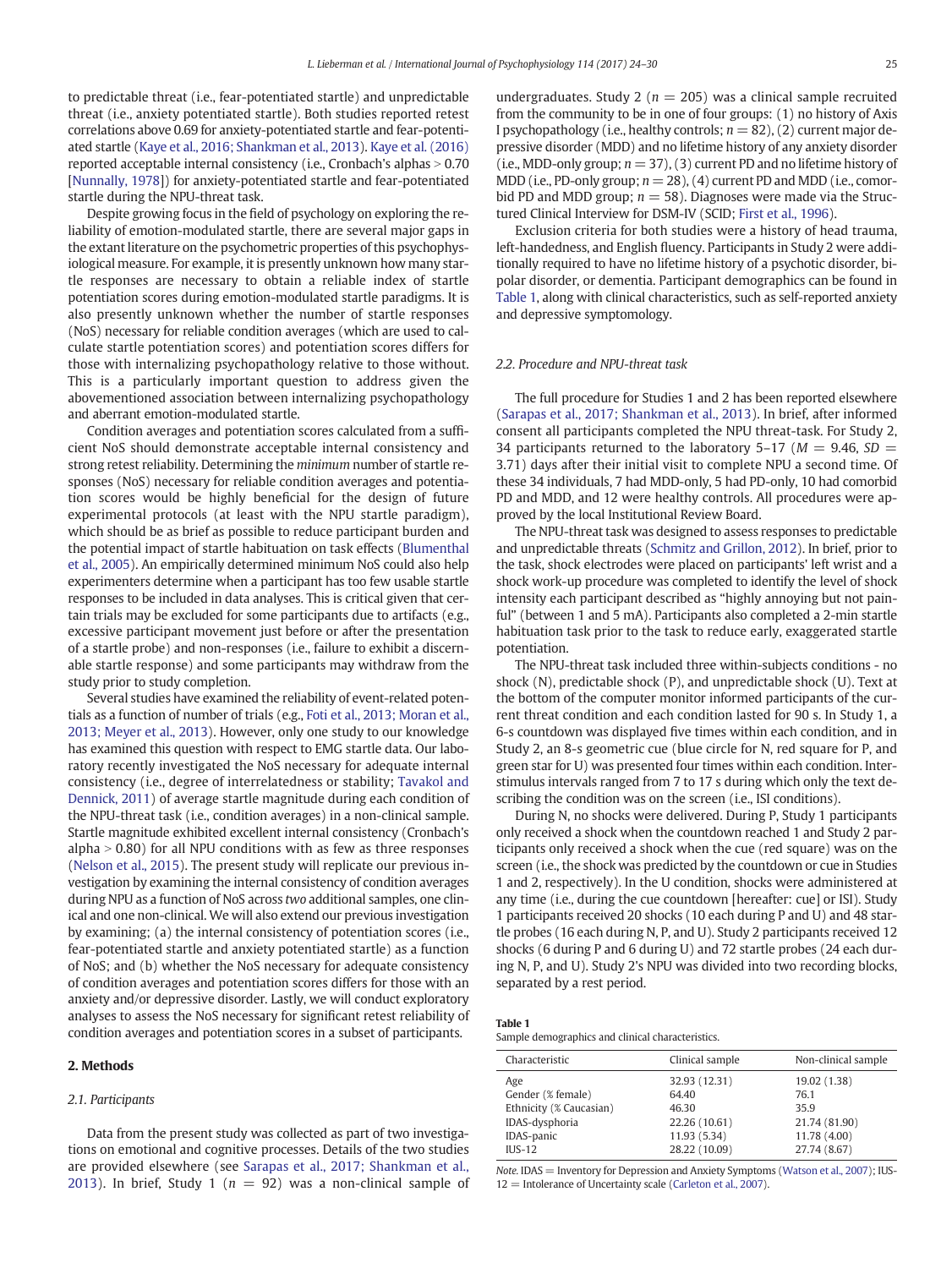Stimuli (i.e., shocks, white noise) were administered using PSYLAB (Contact Precision Instruments, London, UK) hardware and software. Psychophysiological data were acquired using Neuroscan 4.4 (Compumedics, Charlotte, NC). Acoustic startle probes were 40 ms, 103-dB bursts of white noise presented binaurally through headphones. Electric shocks were 400 ms. Consistent with published guidelines (Blumenthal [Blumenthal et al., 2005\)](#page-6-0), EMG startle was recorded from two 4-mm Ag/AgCl electrodes placed over the orbicularis oculi muscle below the right eye and the ground electrode was at the frontal pole (AFZ). Data were collected using a bandpass filter of DC to 200 Hz at a sampling rate of 1000 Hz.

Startle blinks were scored according to published guidelines [\(Blumenthal et al., 2005\)](#page-6-0). Data processing included applying a 28 Hz high-pass filter, rectifying, and then smoothing using a 40 Hz low-pass filter. Blink response was defined as the peak amplitude of EMG activity within the 20–150 ms period following startle probe onset relative to baseline. The baseline period was defined as the average baseline EMG level for the 50 ms preceding the startle probe onset. Each peak was identified by software but examined by hand to ensure acceptability. Blinks were scored as nonresponses if EMG activity during the 20– 150 ms poststimulus time frame did not produce a blink peak that was visually differentiated from baseline activity. Blinks that were scored as nonresponses were included as zeros. Blinks were scored as missing if the baseline period was contaminated with noise, movement artifact, or if a spontaneous or voluntary blink began before minimal onset latency and thus interfered with the startle probe-elicited blink response.

# 2.3. Data analysis plan

Reliability was examined separately for Studies 1 and 2. Reliability was also examined separately for startle amplitude (non-responses scored as missing values) and magnitude (non-responses scored as zeros). Cronbach's alpha was used to index internal consistency [\(Santos, 1999](#page-6-0)). We first examined Cronbach's alpha as a function of the NoS entered into the averages for each condition ( $N_{\text{Cue}}$ ,  $P_{\text{Cue}}$ ,  $U_{\text{Cue}}$ ,  $N_{ISI}$ ,  $P_{ISI}$ , and  $U_{ISI}$ ) with a maximum of 8 (Study 1) and 12 (Study 2) probes per condition. Condition averages were derived from raw microvolt values. For each NoS ( $NoS = 2$ ;  $NoS = 3$ , etc.), startle probes were selected in the order that they occurred in (i.e., sequentially).<sup>1</sup> Given that, as mentioned above, some startle responses were scored as missing during EMG data processing, it is important to note that the available sample size of participants for all reliability analysis decreased as the NoS increased. The median number of probes that elicited missing responses was 2 (out of 48) for Studies 1 and 4 (out of 72) for Study 2 and the median number of non-responses was 1 in each sample (see Tables 2 and 3). $<sup>2</sup>$  Also of note is that no case analyses were conducted,</sup> and no model outliers were removed. That is, all participants who completed the NPU-threat task in each study were included in the analyses.

Internal consistency analyses were conducted separately for each diagnostic group for Study 2 (i.e., healthy controls, PD-only, MDD-only, and comorbid MDD/PD). Cronbach's alpha was defined as 'acceptable' when equal to or  $>$  0.70 ([Nunnally, 1978\)](#page-6-0). Split-half reliability analyses were conducted to examine the internal consistency of potentiation scores as a function of NoS. To do so, averages of odd-numbered trials and even-numbered trials were first separately calculated as a function of NoS (e.g., the average of startle responses one and three; the average

#### Table 2

Sample size at each NoS for the non-clinical sample's Cronbach's alpha analyses of magnitude condition averages.

| NoS | $N_{ISI}$ | $N_{Cue}$ | $P_{ISI}$ | $P_{Cue}$ | U <sub>ISI</sub> | $U_{Cue}$ |
|-----|-----------|-----------|-----------|-----------|------------------|-----------|
| 2   | 80        | 81        | 72        | 80        | 80               | 83        |
| 3   | 77        | 73        | 66        | 72        | 74               | 79        |
| 4   | 74        | 71        | 60        | 68        | 69               | 76        |
| 5   | 72        | 66        | 56        | 67        | 66               | 73        |
| 6   | 68        | 64        | 53        | 64        | 63               | 67        |
|     | 66        | 61        | 50        | 61        | 63               | 63        |
| 8   | 64        | 58        | 50        | 60        | 58               | 61        |

Note. NoS = Number of startle responses;  $N = No$  shock condition;  $P = Predictable$  shock condition;  $U =$  Unpredictable shock condition;  $ISI =$  Inter-stimulus interval.

of startle responses two and four, etc.). Spearman-Brown corrected Coefficients were then calculated to assess the relation between odd and even trials (see [Kappenman et al., 2014](#page-6-0) and [Kaye et al., 2016](#page-6-0) for a similar approach). Consistent with the literature, Spearman-Brown Coefficients were interpreted as acceptable if  $>0.50$  ([Kaye et al., 2016\)](#page-6-0).

For Study 2, retest reliabilities were tested as a function of NoS for: (1) average startle in each of the six NPU conditions, (2) startle potentiation to the unpredictable threat (average  $U_{\text{Cue}}$  minus average  $N_{\text{Cue}}$  and average  $U_{ISI}$  minus average  $N_{ISI}$ ), and (3) startle potentiation to the predictable threat (average  $P_{\text{Cue}}$  minus average  $N_{\text{Cue}}$ ). Pearson's r was also used to assess retest reliability.

# 3. Results

# 3.1. Internal consistency in the non-clinical sample (Study 1)

At only two responses ( $NoS = 2$ ), Cronbach's alphas for average startle magnitude ranged from 0.70 to 0.83 for all conditions (see [Fig.](#page-3-0) [1](#page-3-0)A). For average startle amplitude with two responses, Cronbach's alphas were comparable, ranging from 0.79 to 0.86 for all conditions except  $P_{Cue}$  (0.68). Cronbach's alpha for amplitude during  $P_{Cue}$  reached an acceptable level of 0.75 at three responses. For magnitude and amplitude potentiation scores, Spearman-Brown Coefficients reached an acceptable level across all conditions at just two responses total (range of  $rs = 0.73 - 0.86$  and  $rs = 0.71 - 0.86$ , respectively,  $p < 0.05$  [see [Fig.](#page-3-0) [1](#page-3-0)B]).

# 3.2. Internal consistency in the clinical sample (Study 2)

Across all four groups, at two responses, Cronbach's alphas for startle magnitude and amplitude ranged from 0.85 to 0.90 across all six conditions (see [Fig. 1](#page-3-0)C). Similarly, for magnitude and amplitude potentiation scores, split-half correlations reached an acceptable level across all conditions at just two responses (range of  $rs = 0.85 - 0.86$  for magnitude and amplitude,  $p < 0.05$  [see [Fig. 1D](#page-3-0)]).

#### Table 3

Sample size at each NoS for the clinical sample's Cronbach's alpha analyses of magnitude condition averages.

| <b>NoS</b> | $N_{ISI}$ | $N_{Cue}$ | $P_{ISI}$ | $P_{Cue}$ | U <sub>ISI</sub> | $U_{Cue}$ |
|------------|-----------|-----------|-----------|-----------|------------------|-----------|
| 2          | 178       | 172       | 187       | 193       | 187              | 187       |
| 3          | 169       | 159       | 183       | 188       | 175              | 166       |
| 4          | 152       | 139       | 173       | 180       | 168              | 156       |
| 5          | 135       | 128       | 156       | 166       | 159              | 151       |
| 6          | 130       | 119       | 147       | 155       | 145              | 143       |
| 7          | 122       | 109       | 142       | 147       | 139              | 137       |
| 8          | 116       | 105       | 135       | 141       | 133              | 134       |
| 9          | 110       | 102       | 129       | 136       | 129              | 126       |
| 10         | 102       | 99        | 122       | 130       | 126              | 123       |
| 11         | 100       | 94        | 118       | 119       | 115              | 118       |
| 12         | 97        | 88        | 111       | 109       | 108              | 112       |

Note. NoS = Number of startle responses;  $N = No$  shock condition;  $P = Predictable$  shock condition;  $U =$  Unpredictable shock condition;  $ISI =$  Inter-stimulus interval.

 $1$  The pattern of results was comparable when internal consistency analyses were conducted by adding startle responses to reliability estimates in a random order. For this method, at each NoS ( $NoS = 2$ ;  $NoS = 3$ , etc), startle probes were randomly selected from all possible non-missing startle probes. For example, for  $NoS = 3$ , if a participant in study two had all 12 non-missing startle probes for a condition, 3 of the 12 were randomly selected for the analyses.

 $2$  The median is more appropriate than the mean in this context as 'number of missings' and 'number of nonresponses' were highly skewed (i.e., the vast majority of probes elicited startle responses).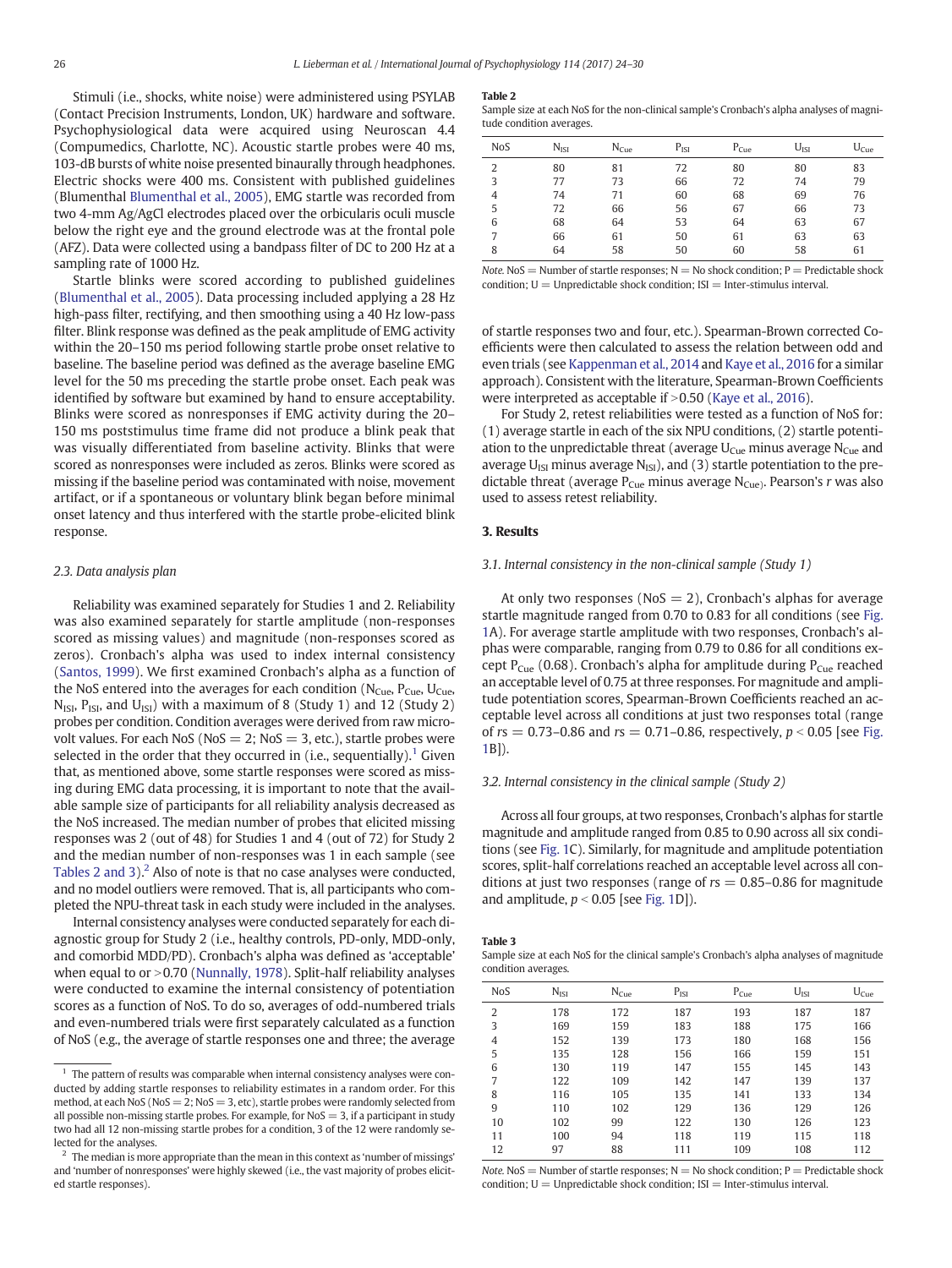<span id="page-3-0"></span>

Fig. 1. Internal consistency, as indexed by Cronbach's alpha, of startle magnitude as a function of number of responses during each condition of the NPU-threat task in the (A) non-clinical, and (C) clinical sample (across all diagnostic groups). Split-level correlations as a function of responses for potentiation scores in the (B) non-clinical, and (D) clinical sample (across all diagnostic groups). Error bars represent a 95% confident interval.

The number of responses necessary to reach acceptable Cronbach's alpha levels across all conditions was comparable across diagnostic groups. In healthy controls alphas across all conditions ranged from 0.86 to 0.90 for magnitude (see [Fig. 2A](#page-4-0)) and 0.85 to 0.90 for amplitude at NoS = 2. In the MDD-only group, alphas across all conditions ranged from 0.78 to 0.92 for magnitude (see [Fig. 2B](#page-4-0)) and 0.77 to 0.91 for amplitude at  $NoS = 2$ . For startle amplitude in the PD-only group, alphas ranged from 0.80 to 0.90 across all conditions except  $N_{ISI}$  at NoS = 2. Likewise, for startle magnitude in the PD-only group, alphas ranged for from 0.82 to 0.90 across all conditions except  $N_{\text{ISI}}$  at NoS = 2. Alpha for magnitude and amplitude during  $N_{ISI}$  reached an acceptable level of 0.81 at NoS = 3 (see [Fig. 2](#page-4-0)C). Lastly, in the comorbid MDD/PD group, alphas across all conditions ranged from 0.82 to 0.94 for magni-tude (see [Fig. 2](#page-4-0)D) and 0.83 to 0.93 for amplitude at  $NoS = 2$ .

Given that alpha values for magnitude and amplitude were acceptable for all conditions across all diagnostic groups at  $NoS = 3$ , exploratory follow-up analyses were conducted to examine whether Cronbach's alpha values significantly differed between those with a diagnosis of PD and/or MDD relative to healthy controls. To compare internal consistency estimates at this NoS between individuals with and without a diagnosis, Cronbach's alpha values at  $NoS = 3$  were calculated for individuals with any diagnosis (i.e., collapsing across individuals with PD-only, MDD-only, or comorbid PD/MDD). We then conducted a series of pairwise comparisons using a dependent-alpha calculator developed by [Abd-El-Fattah and Hassan \(2011\)](#page-6-0) to statistically compare Cronbach's alpha at  $NoS = 3$  for individuals with any diagnosis, relative to healthy controls for the key threat conditions of the NPU-threat task:  $P_{Cue}$ , U<sub>Cue</sub>, and U<sub>ISI</sub>. These comparisons revealed no significant differences between Cronbach's alpha values at  $NoS = 3$  for individuals with a diagnosis, relative to those without.

# 3.3. Retest reliability (Study 2)

For all conditions except  $N_{C_{116}}$  and  $P_{151}$ , there was a significant positive retest correlation for startle magnitude across the two visits with as few as  $NoS = 2$  (range of  $rs = 0.38 - 0.71$ ,  $ps < 0.05$ , see [Fig. 3A](#page-4-0)). Retest correlations for startle magnitude reached significance for  $N_{Cue}$  and  $P_{ISI}$ at NoS = 3 ( $rs = 0.28$  and 0.31, respectively,  $p < 0.05$ ). Similarly, for all conditions except  $N_{Cue}$  and  $P_{IS}$ , there was a positive retest correlation for startle amplitude with as few as  $NoS = 2$  (range of rs across conditions at three responses  $= 0.44$ –0.78, ps < 0.05). Retest correlations for N<sub>Cue</sub> startle amplitude reached significance at NoS = 5 ( $r = 0.39$ ,  $p < 0.05$ ), and P<sub>ISI</sub> at NoS = 3 ( $r = 0.35$ ,  $p < 0.05$ ).

Startle potentiation to unpredictable threat during visit one positively predicted startle potentiation during visit two with as few as two startle responses for magnitude (rs for  $U_{\text{Cue}}$  and  $U_{\text{ISI}}$  at two responses = 0.61 and 0.49, respectively,  $p < 0.05$ ) and amplitude (rs for U<sub>Cue</sub> and  $U<sub>ISI</sub>$  at two responses  $= 0.59$  and 0.56, respectively,  $p < 0.05$ ). Retest reliability for P<sub>Cue</sub> reached significance at NoS = 6 for amplitude ( $r = 0.38$ ,  $p < 0.05$ ) and magnitude ( $r = 0.36$ ,  $p < 0.05$  [[Fig. 3](#page-4-0)B]).

# 4. Discussion

EMG of emotion-modulated startle is a commonly used index of emotional processing and startle potentiation to threat has been used as a measure of heightened negative emotional responding to threatening stimuli/situations in various anxiety disorders [\(Cornwell et al., 2006;](#page-6-0) [Grillon et al., 2009\)](#page-6-0). Given the potential for emotion-modulated startle to serve as a transdiagnostic marker of multiple internalizing conditions, there is a growing literature on the psychometric properties of this psychophysiological measure. This is the first study, however, to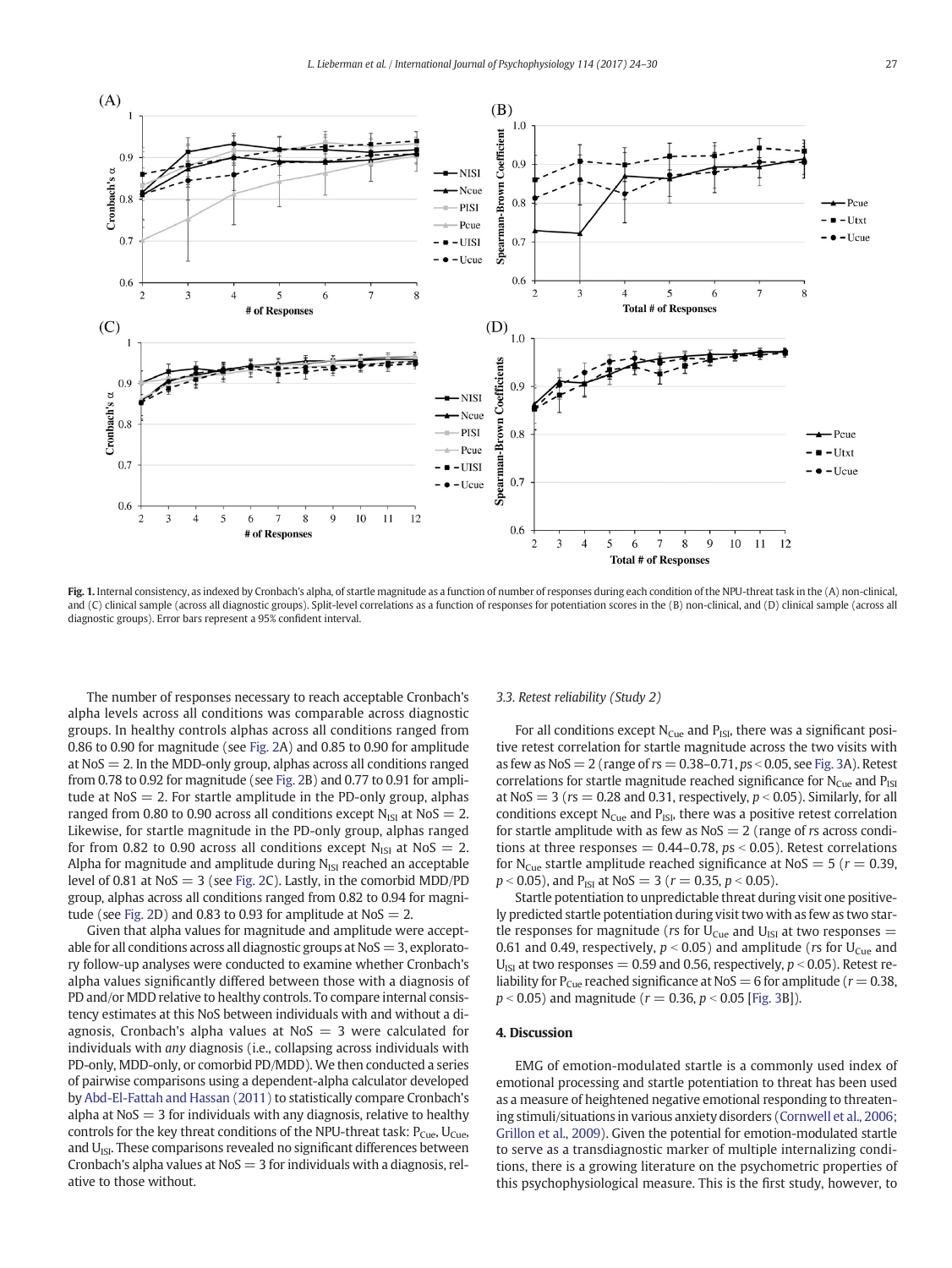<span id="page-4-0"></span>

Fig. 2. (A) No history of psychopathology (B) MDD-only (C) PD-Only (D) Comorbid PD/ MDD Note. Internal consistency, as indexed by Cronbach's alpha, of startle magnitude as a function of number of responses during each condition of the NPU-threat task in the clinical sample among individuals with (A) no history of psychopathology, (B) MDDonly, (C) PD-only and (D) comorbid PD/MDD. Error bars represent a 95% confident interval.

examine the reliability of EMG startle as a function of number of startle responses during each condition of the NPU-threat task, a widely used threat of shock paradigm, in two samples – one clinical and one nonclinical. In the clinical sample, we also explored retest reliability in a smaller subset of subjects as a function of number of startle responses for: (1) NPU condition averages, (2) anxiety-potentiated startle to unpredictable threat ( $U_{ISI}/U_{Cue}$ ), and (3) fear-potentiated startle to predictable threat  $(P<sub>CUP</sub>)$ .



Fig. 3. Retest reliability in the clinical sample, as indexed by Pearson's r, of average startle magnitude during (A) each condition of the NPU-threat task, as well as (B) startle magnitude potentiation to predictable and unpredictable threats ( $P_{Cue}$ – $N_{Cue}$ , U<sub>Cue</sub>– $N_{cue}$ , U<sub>ISI</sub>-N<sub>ISI</sub>). Error bars represent a 95% confident interval.

In the non-clinical sample, two responses were necessary for magnitude and three responses for amplitude condition averages to reach acceptable internal consistency (alpha  $> 0.70$ ) across all conditions. This pattern of results is similar to our laboratory's previous finding that as few as two responses were necessary for magnitude to reach acceptable internal consistency across all NPU conditions in a non-clinical sample [\(Nelson et al., 2015\)](#page-6-0). In the clinical sample, just two startle responses were necessary for condition averages (for magnitude and amplitude) to reach acceptable internal consistency across all conditions. Importantly, the internal consistency results for condition averages were similar across MDD-only, PD-only, comorbid MDD/PD, healthy controls, suggesting that internalizing psychopathology did not negatively impact reliability. Internal consistency of startle potentiation to threat, a commonly used index of negative emotional responding, was comparable to that of condition averages. More specifically, split-half correlations for magnitude and amplitude startle potentiation scores reached an acceptable level across all threat conditions in the non-clinical and clinical samples at just two responses total.

Of note is that the NoS necessary for significant retest reliability of average startle and potentiation scores differed between task conditions. All condition averages exhibited significant retest reliability at just two responses except for  $P_{ISI}$  and  $N_{Cue}$ . For  $P_{ISI}$  and  $N_{Cue}$  to exhibit significant retest reliability for amplitude and magnitude, five responses were necessary. As safety conditions in a threatening task,  $P_{ISI}$  and  $N_{Cue}$ may elicit greater variability and inconsistency in startle responding within a given task administration than do clearly threatening conditions [\(Lissek et al., 2006\)](#page-6-0). Retest reliability reached significance at just two responses for amplitude and magnitude potentiation to  $U_{C_{11}}$  and  $U<sub>ISI</sub>$ . However, retest reliability did not reach significance for  $P<sub>Cue</sub>$  until  $NoS = 6$ , suggesting that startle potentiation to predictable threat may be somewhat more variable than to unpredictable threat.

It is noteworthy that reactivity to unpredictable threat may be more reliable than reactivity to predictable threat, as the literature on the relation between startle potentiation to predictable threat and anxiety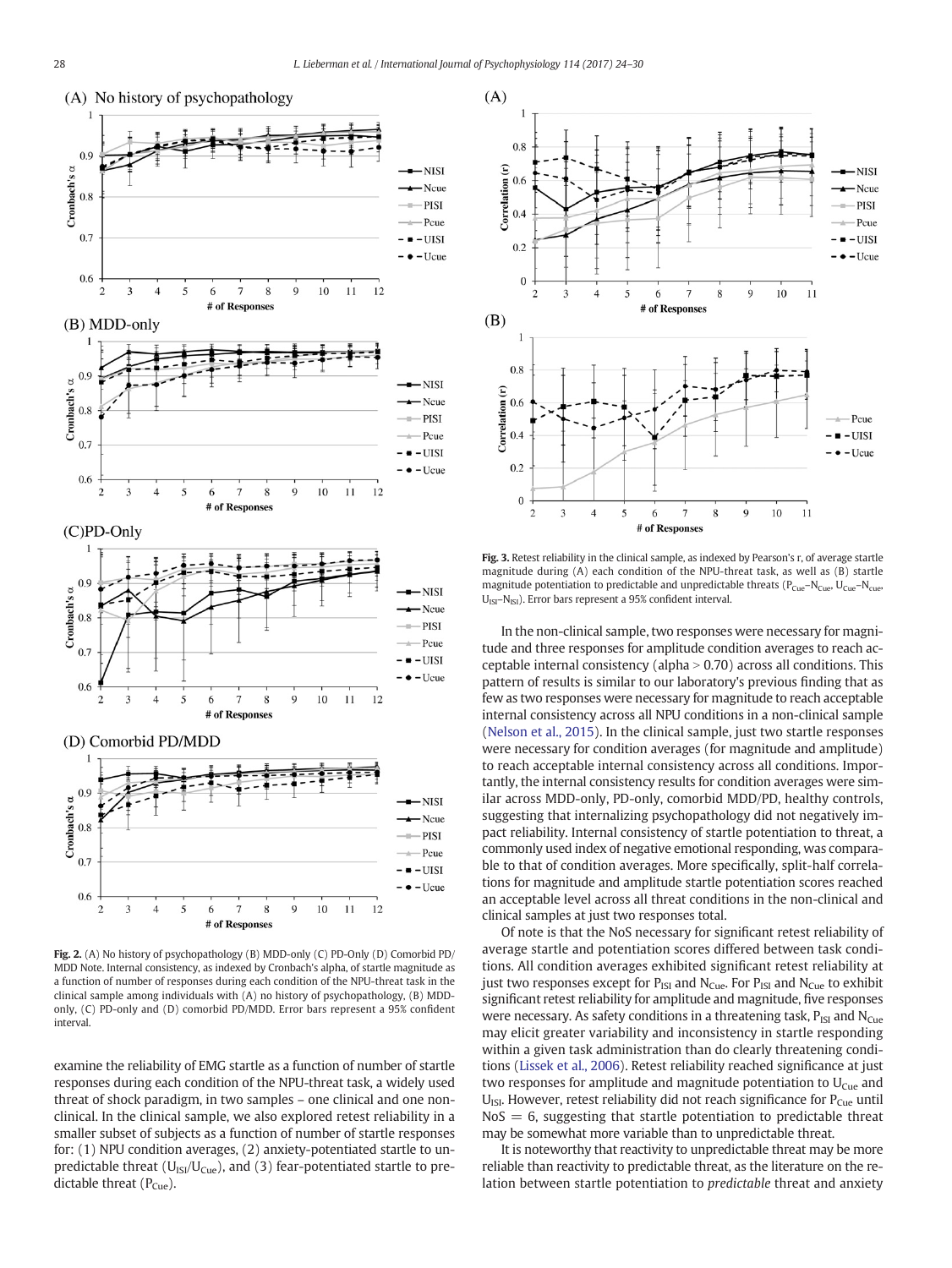psychopathology is less consistent (e.g., [Shankman et al., 2013; Grillon](#page-6-0) [et al., 2008\)](#page-6-0) than the literature on the relation between startle potentiation to unpredictable threat and anxiety psychopathology (e.g., [Gorka](#page-6-0) [et al., 2017; Lieberman et al., 2017; Shankman et al., 2013\)](#page-6-0). That is, mixed findings on the relation between anxiety psychopathology and reactivity to predictable threat may be in part due to the poorer reliability of startle potentiation during the anticipation of predictable threat. It is also noteworthy that a higher NoS was necessary for significant retest reliability of  $P_{Cue}$  relative to the NoS necessary for acceptable internal consistency of  $P_{CUP}$ . This suggests that researchers may need to obtain a greater number of startle responses for temporal stability of startle potentiation to predictable threat, whereas fewer responses may be necessary for internal consistency of startle condition averages during  $P_{\text{Cue}}$ . Relatedly, researchers may place a greater emphasis on the results from retest analyses when designing a study that aims to obtain a temporally stable index of startle. Temporally stable indices of startle may be particularly relevant in clinical research, which may use startle responding as a predictor of risk for psychopathology or response to treatment for psychopathology.

In interpreting retest reliability results, however, it is important to consider several factors. First, this was an exploratory analyses conducted in a smaller sample ( $n = 34$ ). Second, although retest correlations reached statistical significance for the majority of conditions at just two responses, the coefficients were moderate at this NoS. Retest correlations increased in magnitude as the NoS increased. This pattern of results suggests that the retest reliability of startle condition averages and potentiation scores is improved by a greater NoS.

In sum, investigators may only need six startle responses in non-clinical and clinical samples to obtain reliable and stable indices of average startle amplitude or magnitude in each condition of NPU, as well as of anxiety-potentiated and fear-potentiated startle during NPU. It is worth noting that potentiation scores (rather than startle during the individual conditions) are often the metric of interest in the NPU-threat task and other emotion-modulated startle paradigms. Given this, it is encouraging for psychophysiological researchers that so few startle responses were necessary for potentiation scores and the condition averages that are used to calculate those potentiation scores. As mentioned above, compared to self-report and interview measures of psychological variables, the psychometrics of psychophysiological tasks are often ignored, but this pattern has begun to change. For example, there have been recent investigations on how best to quantify startle potentiation or change within a paradigm [\(Bradford et al., 2015\)](#page-6-0). Moreover, [Kaye](#page-6-0) [et al. \(2016\)](#page-6-0) investigated the internal consistency of startle condition averages and potentiation scores. Results from the present study are consistent with those reported by [Kaye et al., 2016](#page-6-0), such that startle during the NPU-threat task exhibited acceptable internal consistency and temporal stability. Furthermore, NoS analyses reported here suggest that the significant retest reliability reported by [Shankman et al.](#page-6-0) [\(2013\)](#page-6-0) in this same clinical sample and, could have been obtained with half as many startle responses. There have also been recent investigations to determine the number of events necessary to obtain reliable ERP averages [\(Foti et al., 2013; Moran et al., 2013; Meyer et al., 2013](#page-6-0)). Results from ERP investigations of this nature yielded results that are similar to that of the present study, such that a minimum of seven and eight responses have been suggested to obtain a reliable index of the late positive potential and error-related negativity, respectively. This exploratory study therefore adds to this growing methodological literature, and provides an empirically determined guideline to consider when developing a task to assess for emotion-modulated startle (or at least with the NPU paradigm).

Given that startle probes are naturally aversive and participant startle responses tend to habituate over the course of a task ([Blumenthal et](#page-6-0) [al., 2005; Campbell et al., 2014\)](#page-6-0), it is important that researchers design their startle tasks to be as brief as possible to decrease participant burden and increase the quality of the psychophysiological data collected. Although data from the present study suggests that a minimum of six may be sufficient to obtain reliable and stable indices of startle during NPU, it is important to note that several responses were excluded from analyses after data collection due to artifacts or non-responses. For the non-clinical sample in the present study, a median of two responses was scored as missing and one as non-response (out of 48 responses across six conditions). For the clinical sample, a median of four responses was scored as missing and one as non-response (out of 72 responses across six conditions). Taken together, these data suggest that approximately 6–7% of startle responses may need to be excluded from data analyses due to artifacts (which typically occur at random throughout a task). It may therefore be necessary to increase the size of one's task by this percentage so as to improve the likelihood that there are six responses available for analyses.

Although the overarching goal of this study was to provide an empirically determined guideline to inform the development of startle tasks, a second and related goal is to inform data pre-processing and analytic procedures for emotion-modulated startle paradigms. For example, if some participants have multiple unusable trials due to randomly occurring artifacts, researchers may choose to include those participants in analyses so long as there are still six usable trials per condition. Researchers should, however, consider their sample size when determining whether subjects with noisier EMG data should be excluded from analyses. When sample sizes are small, researchers may choose to include subjects with fewer than six usable trials per condition in order to improve the signal-to-noise ratio of the data. Ultimately, research of this nature can also inform the selection of artifact-rejection procedures that strike an appropriate balance to maximize signal-to-noise ratio. Two important caveats to the abovementioned guideline (i.e., the minimum NoS per condition  $=$  six) should be noted. First, this guideline may only generalize to studies that utilize the NPU-threat task [\(Schmitz and Grillon, 2012\)](#page-6-0). That is, a different NoS may be (and likely will be) necessary to obtain reliable signals for other emotion modulated startle paradigms (e.g., affective picture viewing [e.g., [Lang et al.,](#page-6-0) [1997\]](#page-6-0), or fear conditioning [\[Duits et al., 2015\]](#page-6-0)). Second, given that the present study's clinical sample only included individuals with select internalizing disorders (i.e., MDD and/or PD), the suggested minimum NoS may not apply to individuals with other types of psychopathologies, such as externalizing or psychotic disorders.

There are also several limitations to the present study that should be noted. First, the two samples had slightly different NPU-threat tasks (e.g., countdowns vs. geometric shapes for cues), although the overall recommended NoS for both samples were quite comparable. Second, the sample size for retest reliability analyses was too small to evaluate whether retest reliability differed by diagnosis. Third, although analyses were also conducted with startle responses added in a random order (see Footnote 1), startle responses were only randomized once for this purpose. Thus, future studies should examine whether results change as a function of repeated random sampling. Additionally, further studies should examine whether a similar NoS is necessary to obtain a reliable index of baseline startle magnitude. However, this study benefited from several strengths including the assessment of the reliability of startle across two samples, one of which included individuals with diagnosed internalizing psychopathology. Additionally, the reliability of startle magnitude and amplitude were examined, which is important given that these two methods of startle quantification are each frequently used in research.

# 5. Conclusions

Results from the present study provide information that may help researchers obtain psychometrically sound indices of emotional processing using the eyeblink startle reflex. In particular, our findings suggest that a minimum of six responses may be sufficient for obtaining a reliable and stable index of emotion-modulated startle (i.e., anxiety-potentiated and fear-potentiated startle) during the NPU-threat task in non-clinical and clinical samples. Although this guideline may apply to